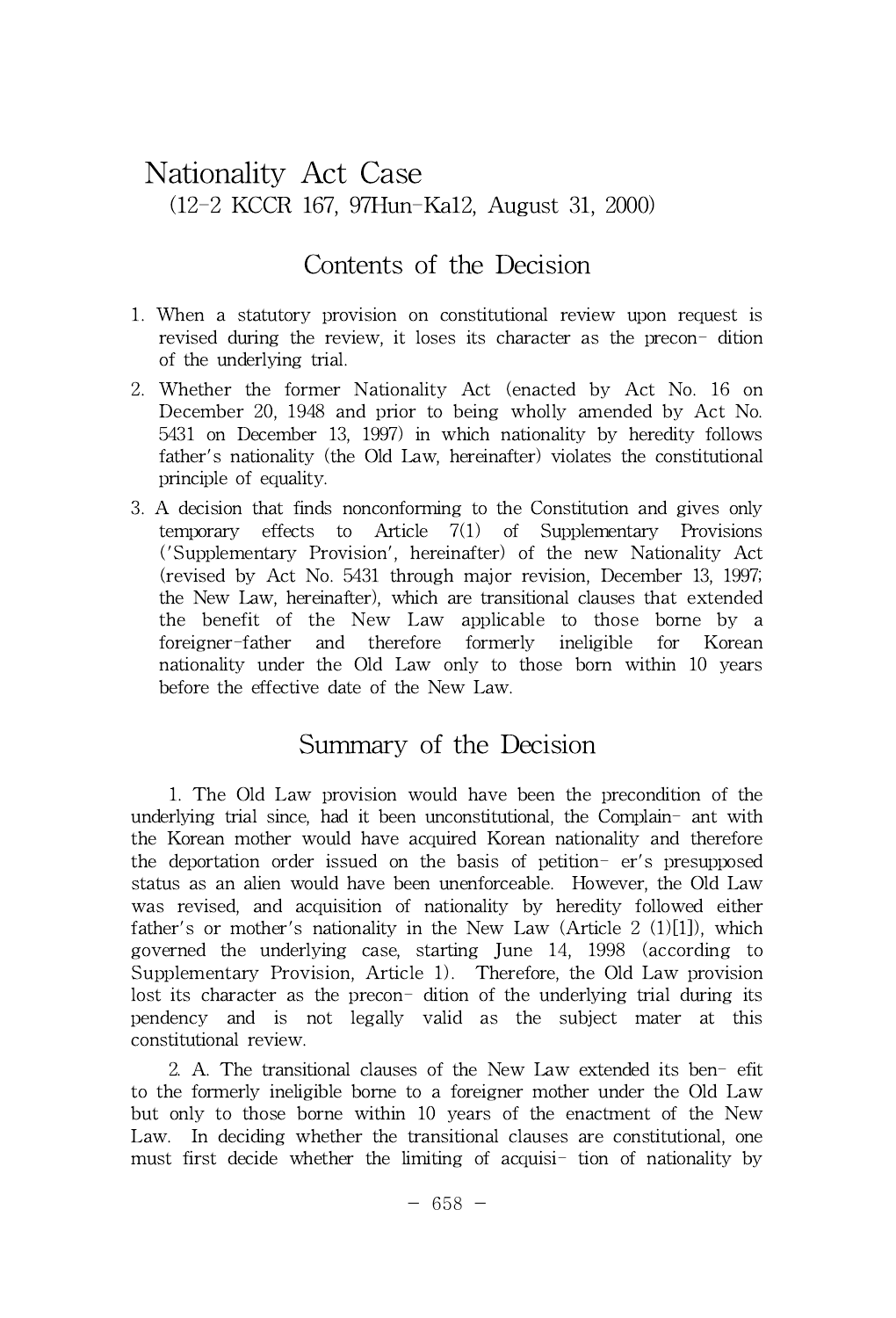heredity to father's nationality in the Old Law was constitutional.

B. The Old Law adopted the paternal lineage system that coin- cided a child's nationality at birth to its father's nationality and discriminatingly granted the mother's nationality only supplementary importance. Such discrimination between the child of a Korean father and a foreigner mother and that of a Korean mother and a foreigner father disadvantages the children of Korean mothers and the mothers themselves, and therefore violates the principle of male-female equal- ity in Article 11(1) of the Constitution.

Among marriages between Koreans and foreigners, the ones by Korean males and the ones by Korean females are not particularly different because of the sexual difference. Children of the two types of marriages are equipped with the equal abilities and potential to adapt to Korea's legal order and culture and to live without default in the community. The Old Law, however, connects the nationality of the whole family only that of the father, violating the principle that family life shall be entered into and sustained on the basis of equality of the sexes in Article 36(1) of the Constitution.

Children with Korean mothers are foreign nationals. Therefore, they cannot be public officials of the Republic of Korea. They either cannot enjoy or can enjoy only limitedly the freedom to move one's residence, the freedom to choose occupations, the right to property, the right to elect and be elected, the right to petition for the State's compensation, and social rights. Therefore, the Old Law severely discriminates against the children of Korean mothers in comparison to those of Korean fathers, and violates the principle of equality of the Constitution.

3. A. When the paternal lineage system of the Old Law was changed to the paternal-maternal lineage system of the New Law, Supplementary Provisions extend the benefit of the New Law to those formerly ineligible borne by Korean mothers as long as they were borne within 10 years before the effective date of the New Law and has taken certain steps. Supplementary Provisions again discriminate on the basis of whether the children were less than 10 years old at the time of the putting into effect of the New Law in providing relief from the unconstitutional discrimination of the Old Law. Supple- mentary Provisions violate the principle of equality of the Constitu- tion.

B. If the Constitutional Court issues a decision of unconstitutionality or a simple decision of nonconformity to the Constitution, Supplementary Provisions will become ineffective on the day of the issuance. Then, even those borne by Korean mothers within 10 years before the effective date of the New Law will lose the basis to ac- quire the nationality (Supplementary Provisions), leaving the country governed by the principle of the rule of law with an unacceptable vacuum in law.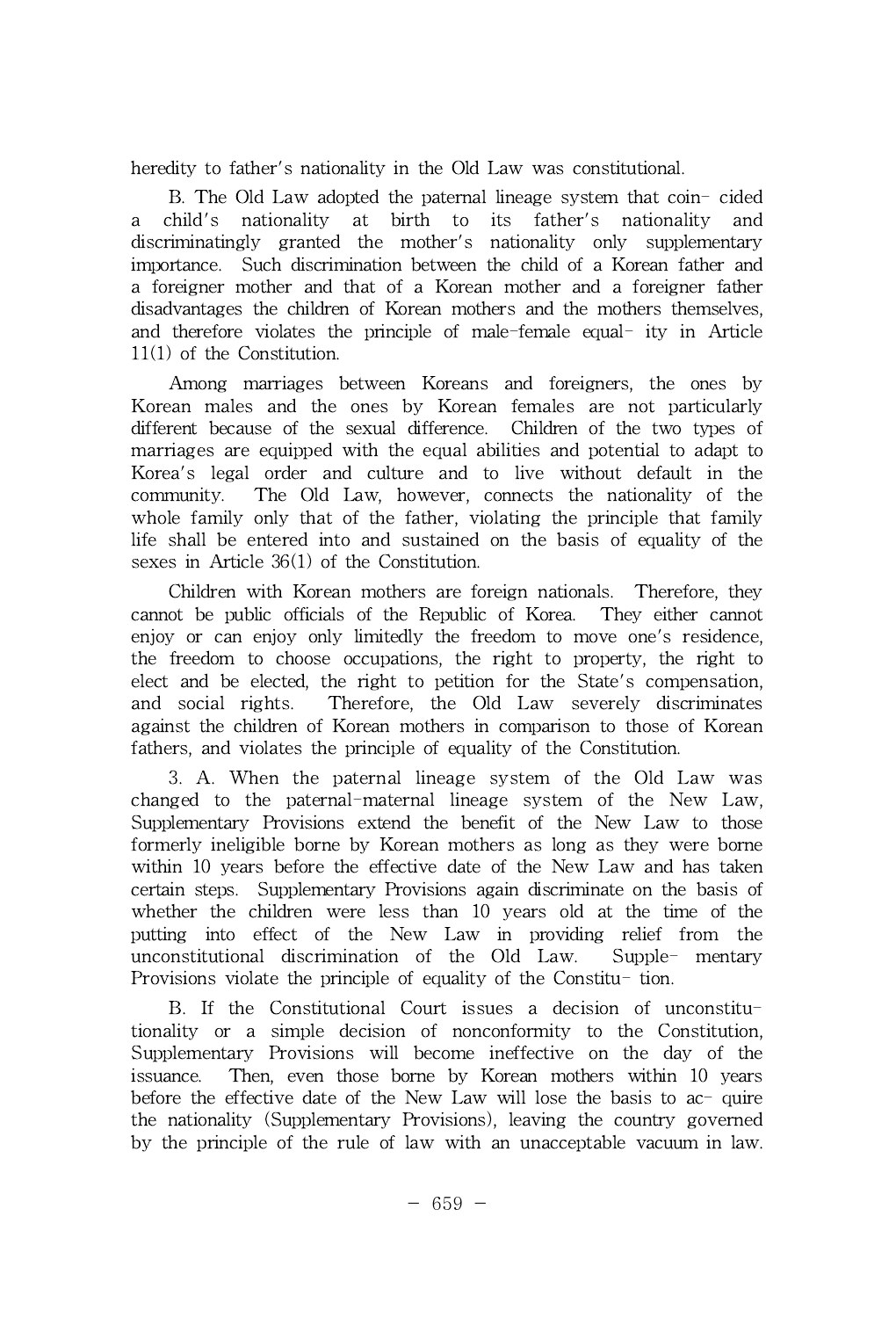Therefore, Supplementary Provisions, though uncon- stitutional, must be held temporarily effective until the legislature enacts a new provision.

# Parties

Requesting Court

Seoul High Court (97Bu776 Request for Constitutional Review)

Petitioner

Kim Gwang-ho Counsel of record: Ahn Sang-woon

Original Case

Seoul High Court 96Gu10128, Cancellation of Deportation

# Holding

1. The request for constitutional review of Article 2(1)[1] of the former Nationality Act (enacted by Act No. 16 on December 20, 1948 and prior to being wholly amended by Act No. 5431 on December 13, 1997) is dismissed;

2. The portion that reads '. . .within 10 years' in Article 7(1) of Supplementary Provisions of the Nationality Act (Wholly Amended by Act No. 5431 on December 13, 1997) is nonconforming to the Constitution. This statutory provision shall be effective until the legislature revises it.

## Reasoning

1. Introduction to the Case and the Subject Matter for Review

### A. Introduction to the Case

(1) The petitioner argued that the constitutionality of Article  $2(1)[1]$  of the former Nationality Act (enacted by Act No. 16 on December 20, 1948 and prior to being wholly revised by Act No. 5431 on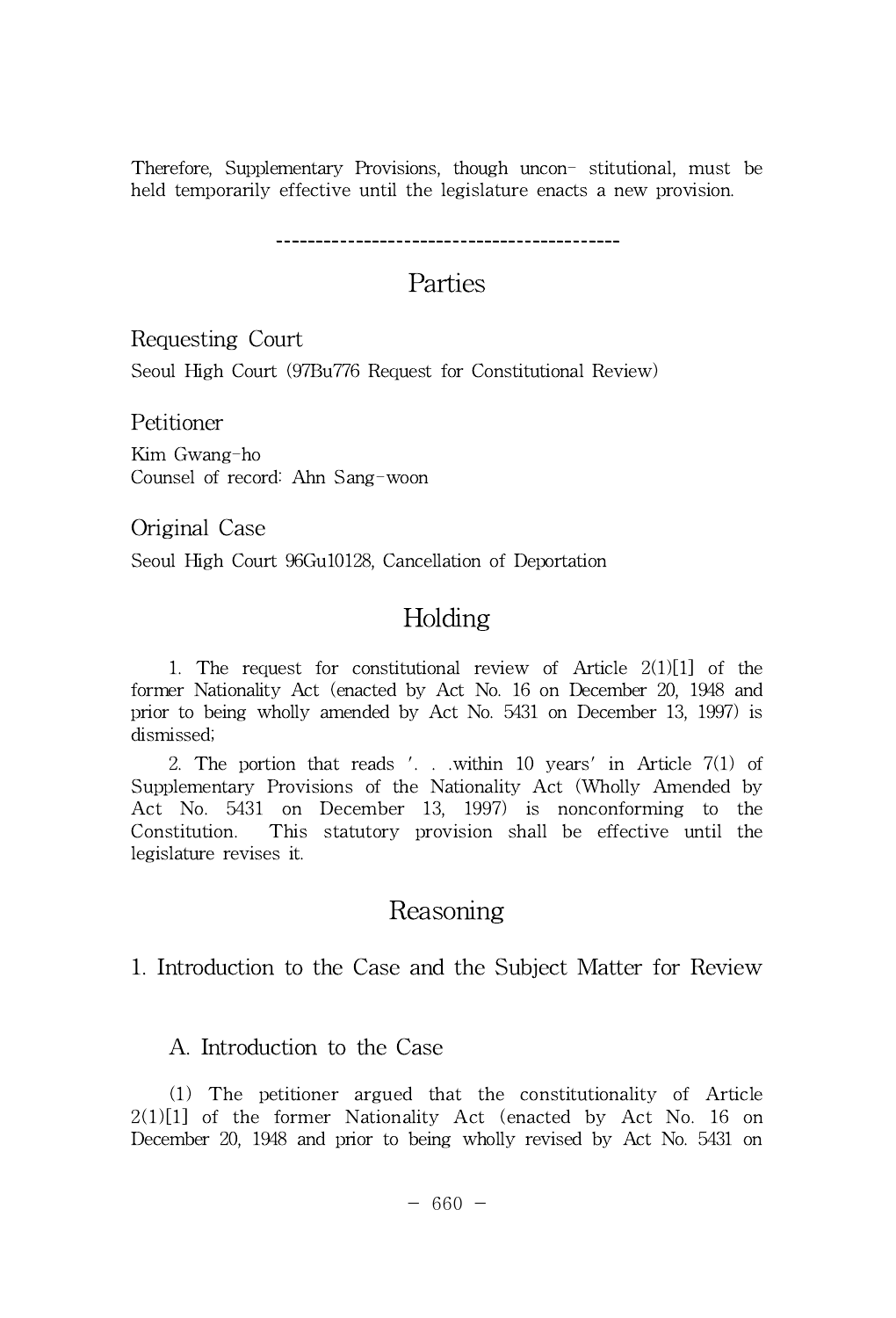December 13, 1997; the Old Law, hereinafter) that had the paternal lineage system in effect at the time of his or her birth on Septem- ber 3,1955, is a precondition of a trial, and requested constitutional review. The requesting court granted the request on August 20, 1997 and referred to the Constitution.

The outlines of the underlying cases as found by the requesting court are in the Separate Attachment (2. Outlines of Review on Merits of Reason for Requesting Constitutional Review in the decision of the Seoul High Court, 97Bu776, Request for Constitutional Review).

(2) During the pendency of the review, the Old Law was wholly revised by Act No. 5431 on December 13, 1997 into a system that accepted either a father's or a mother's lineage (the New Law, hereinafter). Article 7 (1) of the Supplementary Provisions (Supplemen- tary Provisions, hereinafter) included a transitional measure whereby those born by Korean national mothers within 10 years before the effective date of the New Law could acquire the nationality of the Republic of Korea.

#### B. Subject Matter for Review

(1) The petitioner, born on September 3, 1955, cannot acquire the nationality of the Republic of Korea even in reliance on the New Law due to the 10 year period specified in the Supplementary Provision. The petitioner, however, will be able to do so if the Constitutional Court invalidates the Supplementary Provision or finds it noncon- forming to the Constitution and then the National Assembly revises it. From the perspective of the integrity of the legal system and the efficiency in litigation, it is desirable to include it in the subject matter for review, and we do so. (11-1 KCCR 14, 98Hun-Ka17, January 2, 1999)

(2) The subject matter for review is the constitutionality of Article 2(1)[1] of the Old Law and the portion that reads ". . .within 10 years" in Article 7(1) of Supplementary Provisions of the New Law. They are as follows:

#### former Nationality Act

Article 2

(1) Those who fall under one of the following subparagraphs are<br>
an nationals.<br>
1. A person whose father is a national of the Republic of<br>
Korea at his or her birth.<br>
Nationality Act (Wholly revised by Act No. 5431 on Dec Korean nationals.

1. A person whose father is a national of the Republic of Korea at his or her birth.

13, 1997)

Article 2 (Acquisition of Nationality by Birth)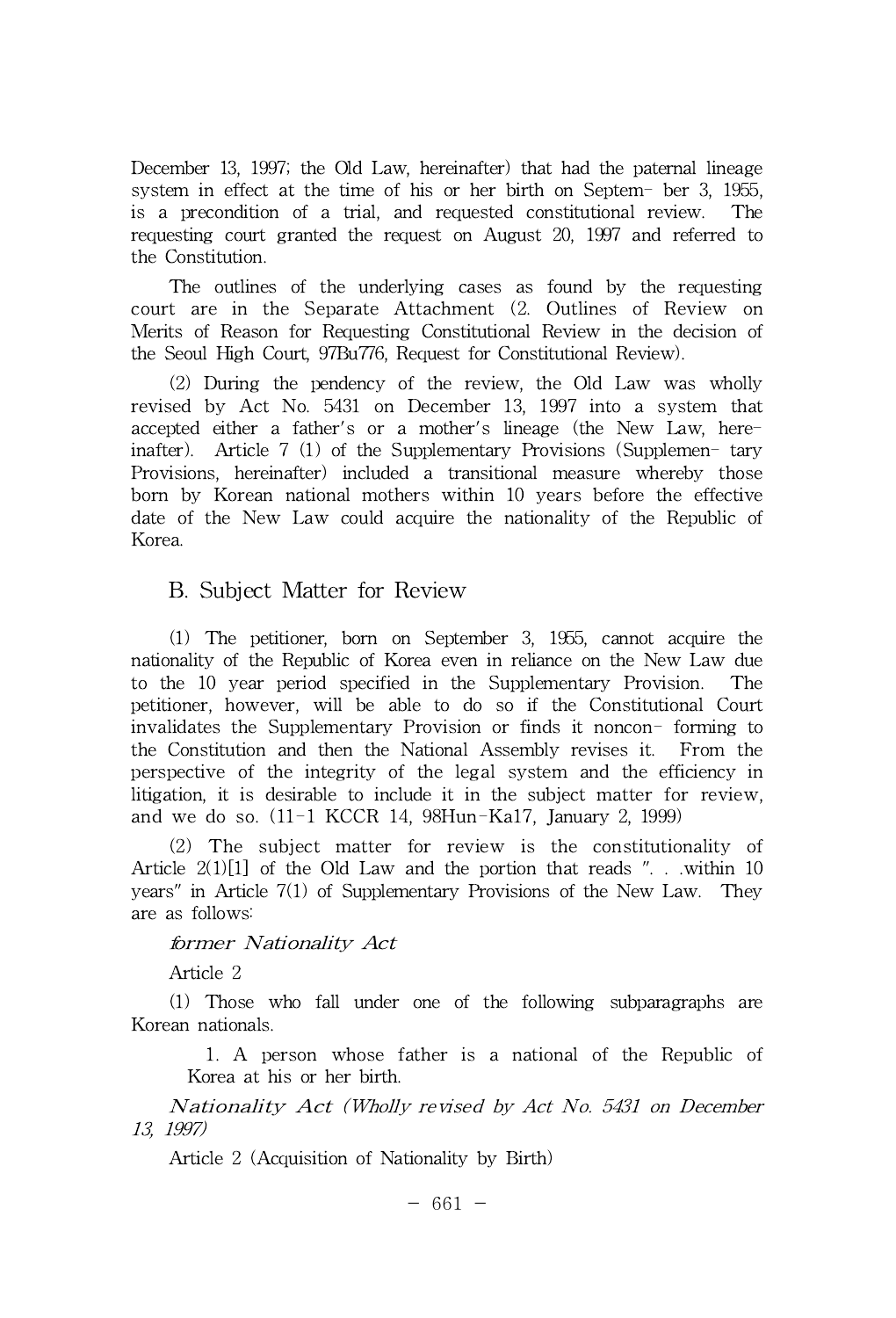(1) A person falling under one of the following subparagraphs shall be a national of the Republic of Korea at the time of his or her birth:

1. A person whose father or mother is a national of the Republic of Korea at the time of his or her birth.

Supplementary Provisions, Article 7 (Special Cases of Acquisition of Nationality for Persons of Maternal Line by Adoption of Jus Sanguinis to Both Lines of Parents)

(1) A person who falls under one of the following subparagraphs among the persons who have been borne by a mother of a national of the Republic of Korea within ten years before this Act enters into force may acquire the nationality of the Republic of Korea through reporting to the Minister of Justice as determined by the Presiden- tial Decree within three years after the enforcement date of this Act:

1. A person whose mother is currently a national of the Republic of Korea; and

2. A person whose mother was a national of the Republic of Korea at the time of her death, when his mother died.

#### 2. Opinions of the Requesting Court and the Related Parties

#### A. Reason for Requesting Constitutional Review

The Old Law specifies the paternal lineage system in violation of Article 11(1) of the Constitution that bans discrimination based on gender. It also treats the position of father or husband as superior to that of mother or wife in violation of the equality of the gender in Article 36(1) of the Constitution.

#### B. Opinion of the Petitioner

The New Law allows, among those born by Korean mothers, only those born within 10 years before the effective date of the New Law to acquire nationality, and therefore continues the infringing state of affairs upon the basic rights of the petitioner who was born before June 13, 1988.

#### C. Opinion of the Minister of Justice

(1) Whether to use the place of birth (jus soli) or the lineage (jus sanguinis) as the qualification for one's nationality, and how to determine other matters concerning nationality belongs to legislative discretion.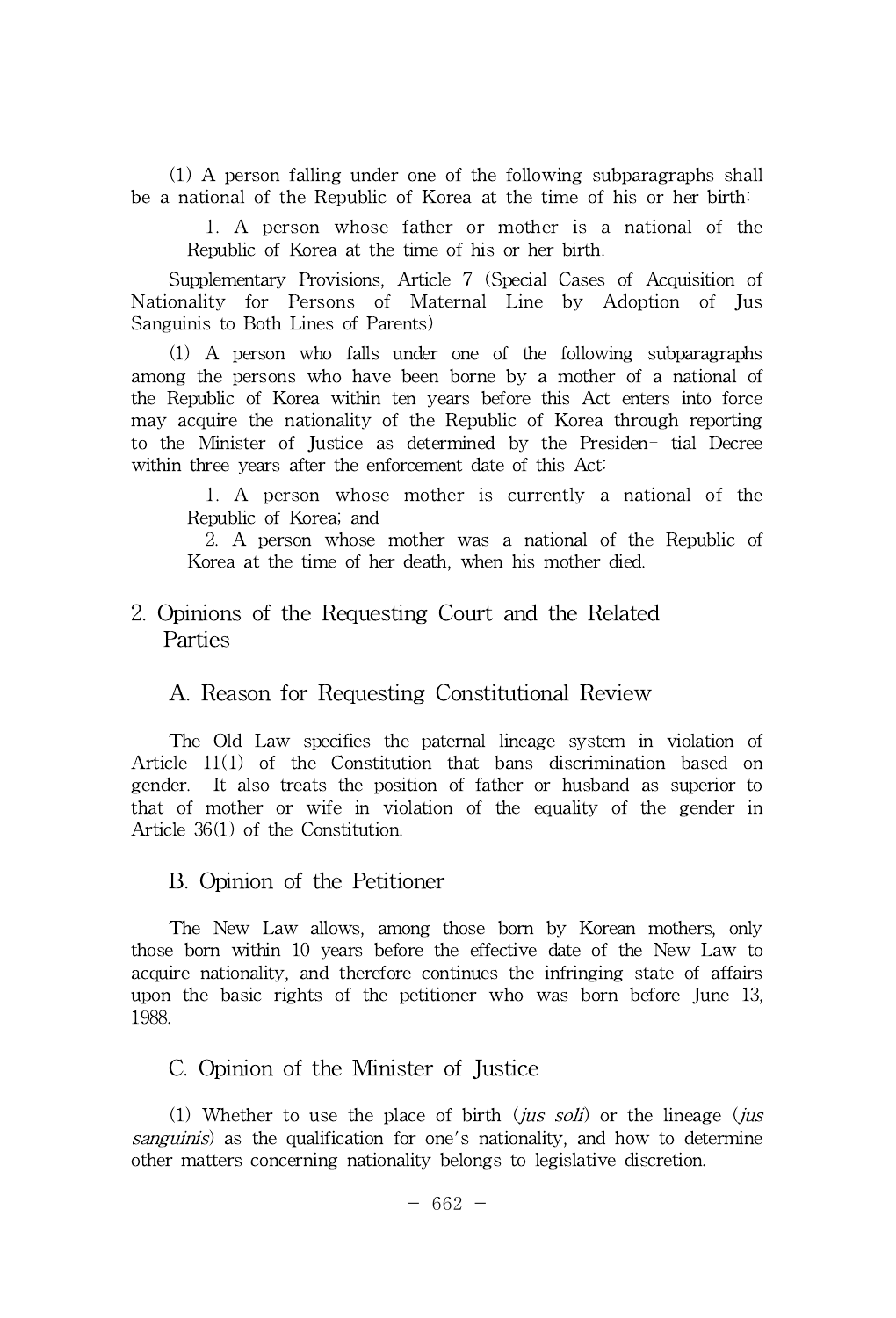The Old Law allows a marital child to acquire nationality using its father's nationality and a non-marital child to do the same using their mother's nationality. It is customary that the legitimate child of a foreigner father acquires its father's nationality. Therefore, the Old Law adopts the paternal lineage system to prevent dual nation- ality, and therefore does not constitute discrimination between males and females.

The paternal lineage system has been questioned on its reasonableness as a policy due to the changes in the social environment. However, it is not unconstitutional when judged in view of the historical, social, and cultural traditions at the time of its enactment.

(2) The New Law limited the period of retroactivity to 10 years in the Supplementary Provision, firstly because retroactivity is an exception that harms the stability of law and therefore its effects should be minimized as much as possible, and secondly because the New Law was aimed at providing relief to the children without any nationality. Most people born by Korean national mothers and alien fathers more than 10 years ago acquired nationality either through naturalization or acknowledgement under the Old Law or the New Law. The special provisions on the New Law did not have to cover them.

#### D. Opinion of the Minister of Reunification

The petitioner has stayed in China for a significant period of time, and his base of living is also in China. Thus the petitioner does not fall under a North Korean escapee under Article 2(1) of the Act on the Protection and Settlement Support of Residents Escaping from North Korea.

### E. Opinion of the Minister of Diplomacy and Trade

Our country does not recognize the nationality of North Korea. Therefore, a resident of North Korea can be considered as having our nationality. It may cause a diplomatic problem with a third country if we recognize as our nationals those North Koreans resid- ing in the third country outside the reach of our effective control. There is no diplomatic problem in recognizing the nationality of a North Korean resident who already entered our country.

#### 3. Decision

A. Concept and Nature of Nationality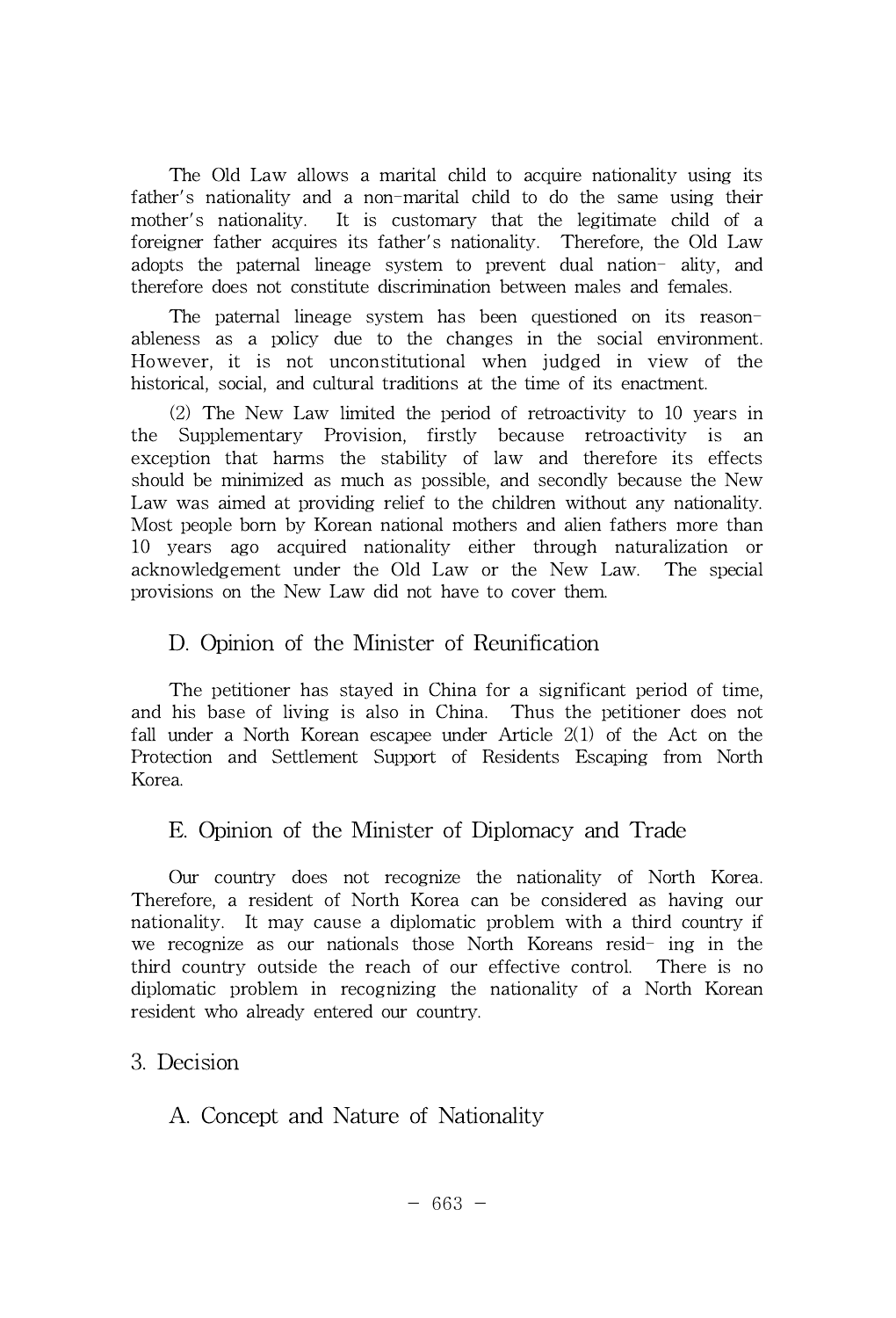(1) People are one of the three elements of a State, together with territory and sovereignty. Nationality means the qualifications or status of being a national of the State. Those who are not nationals are foreigners (foreign nationals, dual nationals, those of no nationality, etc.). Thus, nationals are permanent members who bear the duty to obey the State's governing power no matter where they happen to be, and only in exceptional situations, they should obey the governing power of the residing state.

Historically, before the establishment of modern states serfs belong to estates and were treated as the belongings of lords. Even in modern states, an individual belong to and was demanded of  $\log$ -alty to the place of birth or to the lineage, and therefore did not have a choice in nationality. However, inborn human rights ideology gave birth to a free democratic constitution based upon people's sov- ereignty, and this constitution, in respect of human dignity and worth, recognized as a basic right an individual's right to choose his or her political community that will influence his or her fate profoundly, namely, the right to choose nationality. Article 15 of the United Nation's Universal Declaration of Human Rights (December 10, 1948) declares "① Everyone has the right to a nationality ② No one shall be arbitrarily deprived of his nationality nor denied the right to change his nationality". In fact, each country restricts individuals' right to choose nationalities, and nationality has not become some- thing that one can choose as a matter of right.

(2) One acquires nationality by birth or by naturalization. Acquisition by birth follows either the lineage or the place of birth (According to a study by the Ministry of Justice, 72 countries out of 118 countries surveyed follow lineage and the other 46 follows the places of birth).

Among those following lineage, European countries usually follow both father's and mother's lineage. In Asia, our old law, Muslim countries in the Middle East, Taiwan, Indonesia, and Thailand follow father's lineage while all remaining countries including Japan and China follow both father's and mother's lineage. On the other hand, the countries in North and South Americas mostly follow the places of birth while extending nationality to those born outside the country by either a father or a mother of the same nationality.

(3) Nationality is a legal union between the State and its mem- bers. It means protection and subjugation. It cannot be thought of separately from the State. In other words, nationality arises with the formation of a state and disappears with the collapse of a state. Nationality comes into being not through statutory provisions but through the formation of a state. Therefore, although a constitution delegates the task to a nationality statute, the statute itself governs the matters of constitutional dimension by concretizing and realizing the definition of people, the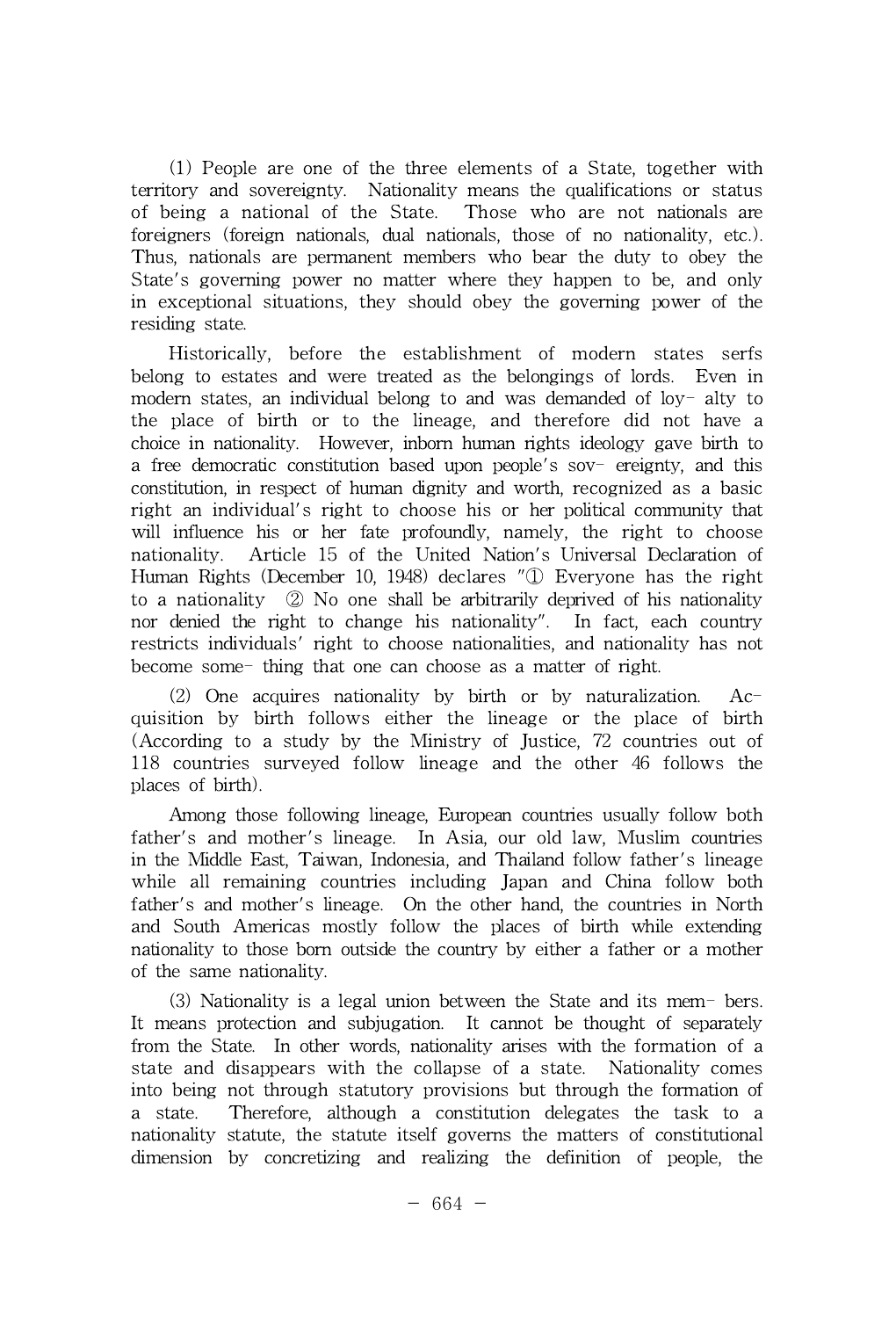#### element of a state.

#### B. Scope of Nationals

(1) The Founding Constitution of July 17, 1948 states the qualifications of becoming a Korean national shall be prescribed by law (Article 3). In the same year, the Nationality Act was enacted by Act No. 16 on December 20. The Nationality Act was revised three times but only to strengthen the element of one-nationality-one- person by eliminating the possibilities of dual nationality, and has kept the original structure. The basic principles of the Old Law can be summarized as the principles that nationality must be prescribed by statute; the father's lineage takes precedence in determining one's nationality; the father takes the central role in determination of one's nationality; one can have only one nationality; the whole family should have one nationality, etc.

The New Law, wholly amended by Act No. 5431 on December 13, 1997, coincided with our withdrawal of the reservation on the male-female equality clause in the United Nation's 1984 Convention on the Elimination of All Forms of Discrimination against Women which we had reserved when we signed on it. There, the father's lineage clause was revised to conform to the principle of equality and was otherwise revised to conform to the reality and to improve on inadequate provisions reasonably.

(2) Our Constitution has stated since the Founding Constitution, The territory of the Republic of Korea shall consist of the Korean peninsula and its adjacent islands. (Article 4 of the Founding Con- stitution; Article 3 of the current Constitution)

The Supreme Court has ruled accordingly that North Korea is part of the Korean peninsula and therefore subject to the sovereign- ty of the Republic of Korea, and therefore that North Korean resi- dency should not interfere with the acquisition of the nationality of the Republic of Korea. Therefore, the Provisional Ordinance on Nationality (South Korean Provisional Government Act No. 11, May 11, 1948) stated in Article 2(1) that a person born to a Korean father shall acquire the nationality of Chosun. Then, the Founding Consti- tution, in Article 3, stated that the qualifications of nationality of the Republic of Korea should be prescribed by statute, and in Article 100, stated that all current laws and rules were effective unless they vio- lated then Constitution. So, the Supreme Court ruled that, a person born to a Korean father even though he or she had already acquired a North Korean nationality according to the North Korean law, ac- quired the nationality of Chosun according to the Provisional Ordi- nance and then became a national of the Republic of Korea upon the promulgation ofthe Founding Constitution on July 17, 1948 (Kong 1996 Ha, 3602, 96Nu1221, Supreme Court, November 12,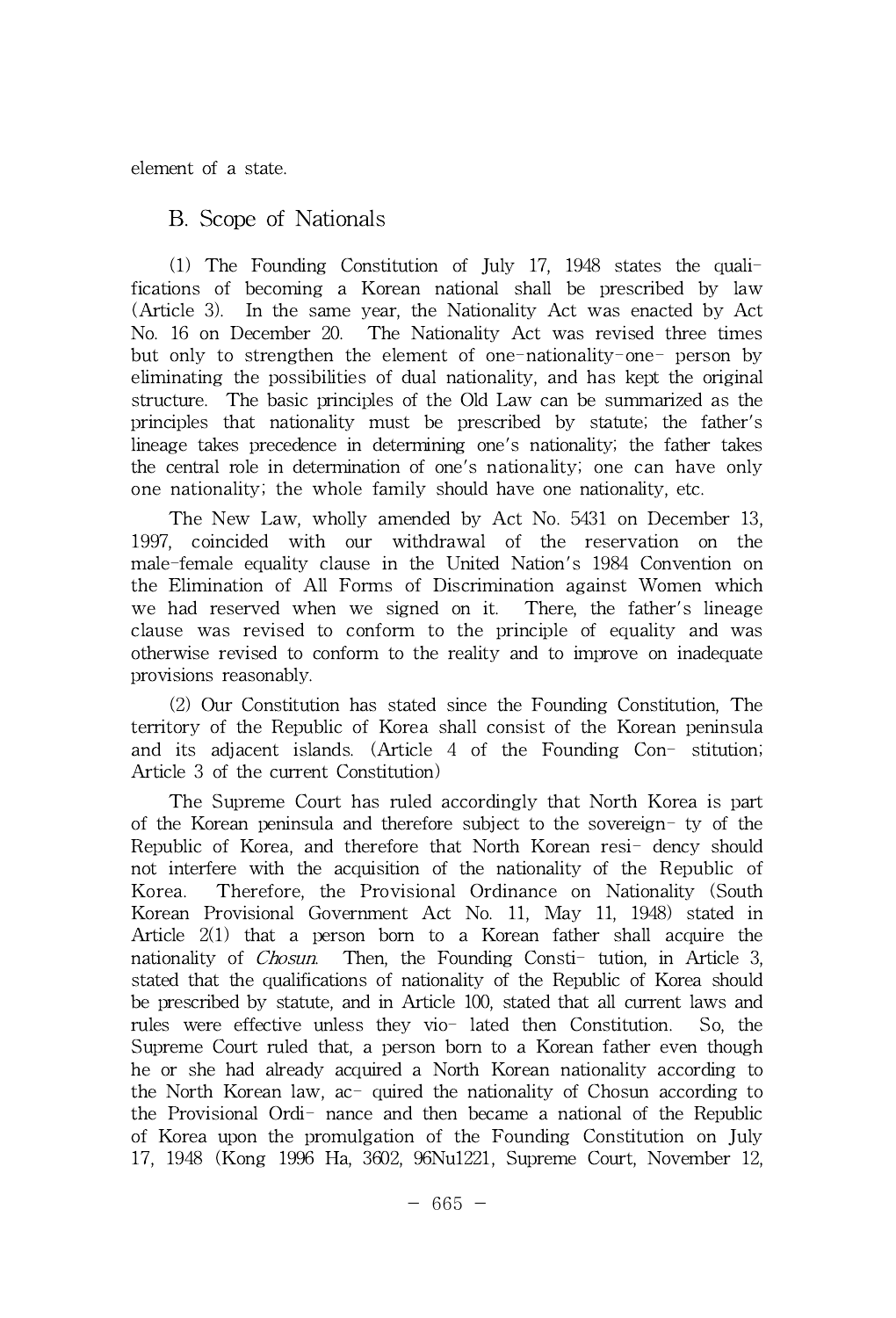#### 1996)

The Minister of Diplomacy and Trade said that, although it may cause a diplomatic problem with a third country or North Korea if we recognize as our nationals those North Koreans residing in the third country or in North Korea outside the reach of our effective control. There is no diplomatic problem in recognizing the nation- ality of a North Korean resident who already entered our country.

(3) The requesting court made a finding that the mother of the petitioner is a national of the Republic of Korea. Therefore, we limit our decision to whether the petitioner acquires the nationality of the Republic of Korea by birth under the Constitution and the Nationality Act.

## C. Whether the Old Law is the Precondition of the Original Trial

At the time the court requested this constitutional review, the Old Law provision would have been the precondition of the underly- ing trial since, had it been unconstitutional, the petitioner with the Korean mother would have acquired Korean nationality and therefore the deportation order issued because of the petitioner's status as an alien would have been unenforceable (The April 13, 1996 deportation order against the petitioner was suspended by the Seoul High Court, and the petitioner released from custody). However, the Old Law was revised on December 13, 1997, and acquisition of nationality by heredity now followed both a father's and a mother's nationality in the New Law  $(Article 2 (1)[1])$ , which governed the original case, starting June 14, 1998 (according to Supplementary Provision, Article 1).

Therefore, the Old Law provision lost its character as the precondition of the original trial during its pendency, and the relevant portion of the constitutional review should be dismissed according to Holding 1.

### D. Decision on Supplementary Provision

#### (1) The Nature of Supplementary Provision

Supplementary Provision is a transitional clause of the New Law occasioned by the revision of the paternal lineage system of the Old Law into the paternal-maternal lineage system of the New Law that extended its benefit to the formerly ineligible borne to a foreigner mother under the Old Law but only to those borne within 10 years before the effective date of the New Law.

In deciding whether the transitional clauses are constitutional, one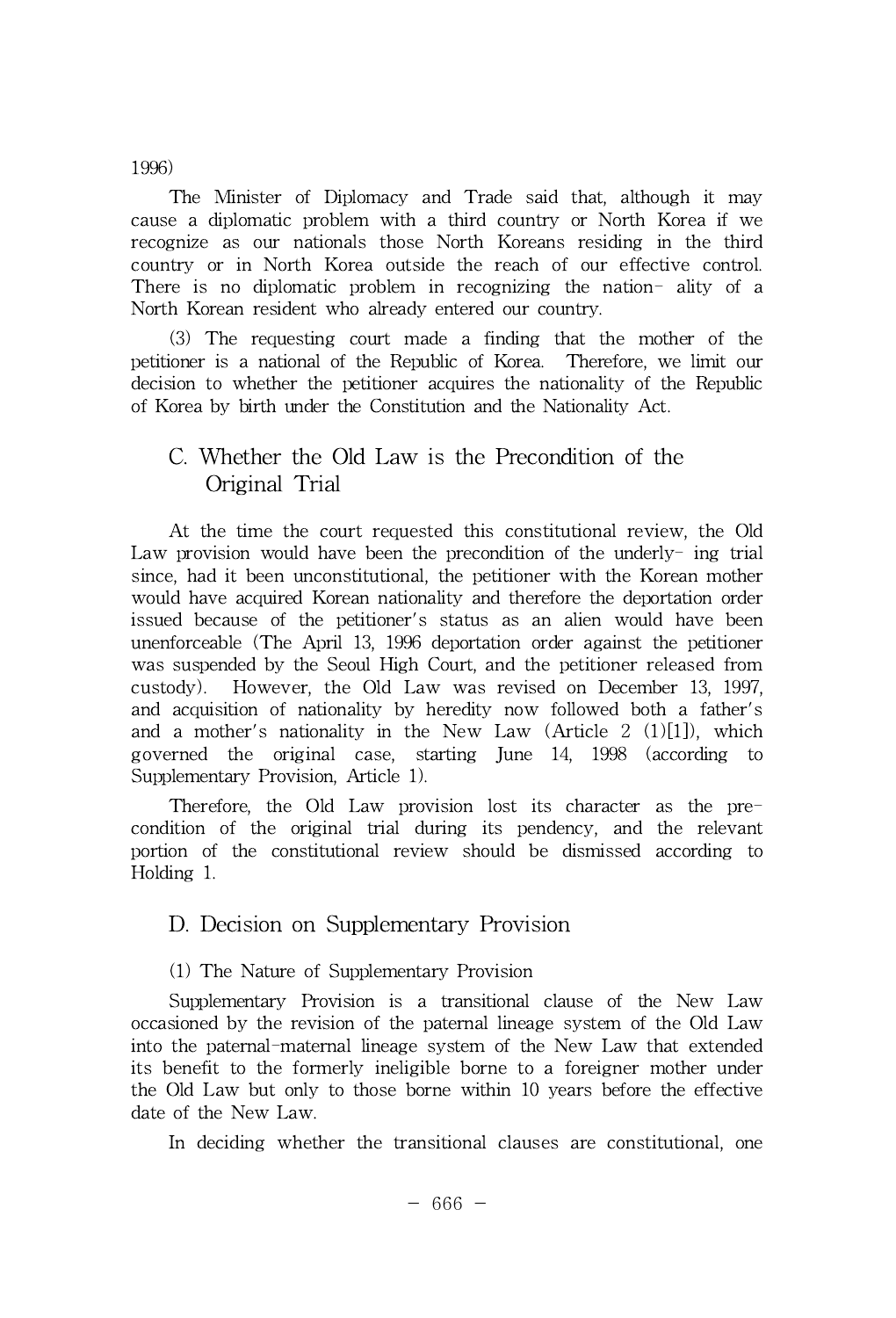must first decide whether the limiting of acquisition of nation- ality by heredity to that of father's nationality in the Old Law was constitutional.

(2) Unconstitutionality of the Old Law Provision

(A) The preamble of the Constitution shows that it is people that legislated the Constitution. Article 1(2) states that the sovereignty of the Republic of Korea shall resided in the people, declaring people as the owner of the sovereignty. Chapter 2 of the Constitution is titled 'Rights and Responsibilities of People', and each provision of the Chapter explicitly shows that 'people' are the owners of basic rights. Article 2(1) states, the qualifications of becoming a Korean national shall be prescribed by law, leaving the matters about the owners of basic rights to the formation of the legislature.

The Minister of Justice argues that, since the legislature has a broad discretion in determining the qualifications of a national, whether to use the place of birth  $(jus \, soli)$  or the lineage  $(jus$ sanguinis) as the qualification for one's nationality. The Minister argues also that, even if the lineage system is adopted, whether it will consider the place of birth or requires both parents to be Korean and whether one can be a dual national at birth all belong to the legislative discretion. However, when the qualifications of being a national are determined by statute under the delegation of the Constitution, human dignity and worth, the principle of equality, and other constitutional mandates protecting basic rights restrict the leg- islation. Therefore, we reject the argument by the Minister of Justice that all provisions about nationality should reviewed under the standard of whether the legislature exceeded the scope of rea-sonable discretion.

(B) Article 11(1) of the Constitution states "all citizens shall be equal before the law, and there shall be no discrimination in political, social or cultural life on account of sex, religion or social status", announcing the principle of equality.

The principle of equality in Article 11(1) of the Constitution is a fundamental mandate of the order of rule of law. It prohibits all state agencies from treating adversely a person or a certain group without just cause in applying laws. Therefore, all people bear the same obligations and enjoy the same rights under the laws, and no state actor can apply or cannot apply law to certain people disad- vantageously or advantageously. The normative meaning of Article 11(1) does not stop at 'equality in application of law.' It also re- quires the legislature to justify its standard of value used in distri- buting the rights and responsibilities through legislation. Hence 'equality in law-making.' Therefore, the principle of equality rejects any criterion of discrimination aimed at extending different legal effects to people if the criterion cannot be objectively justified. How much the legislature is bound by the Article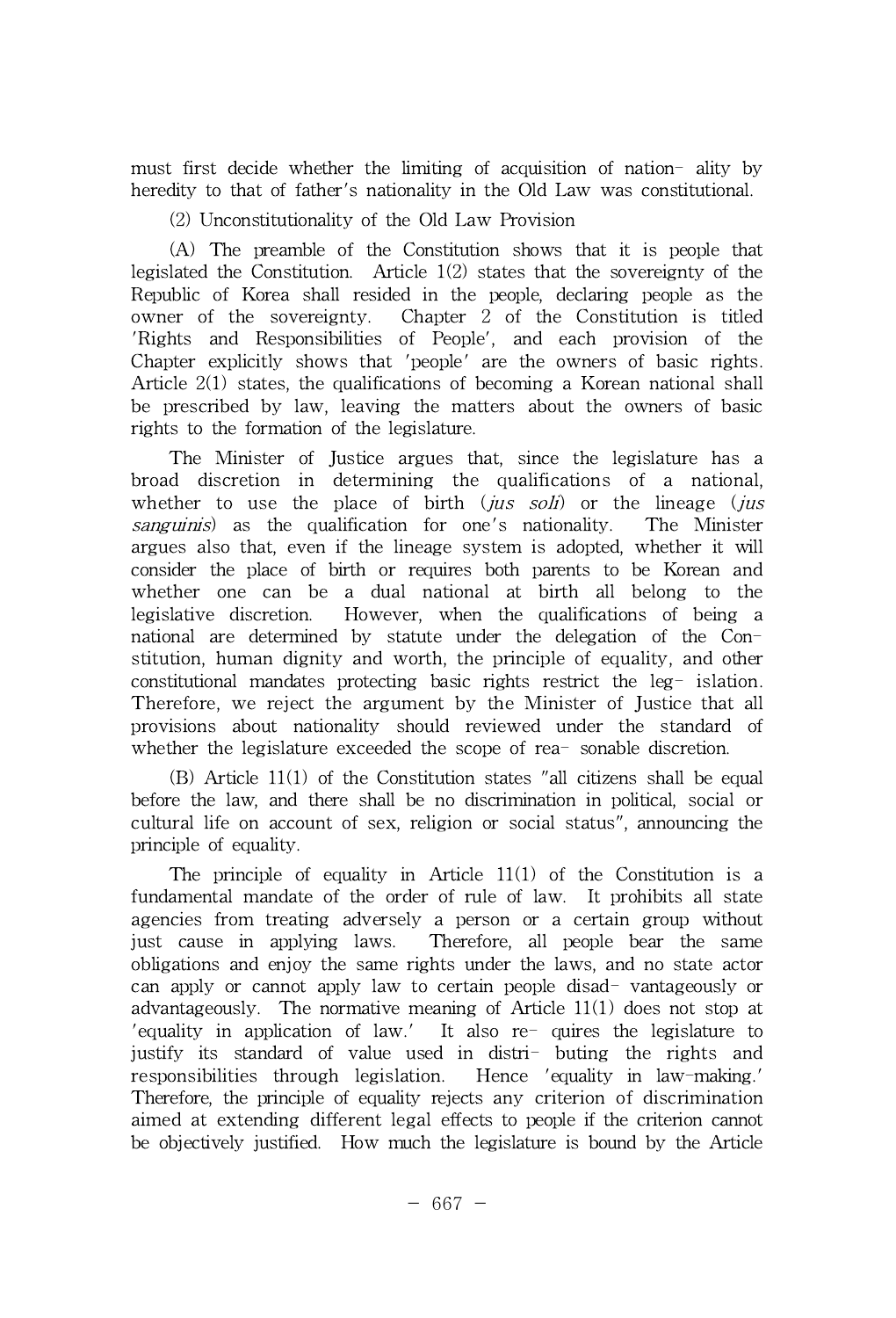11(1) principle of equal- ity is determined by the regulated subject matter and the charac- teristics of the criterion of discrimination.

The Constitution ruled in Discharged Soldiers' Assistance Act Article 8(1) Unconstitutionality Case as follows (11-2 KCCR 789-791, 98Hun-Ma363, December 23, 1999);

In equality review, whether a strict or relaxed standard shall be used depends on the scope of the legislative-formative power given to the legislature. However, those cases where the Constitution spe- cially demands equality shall be scrutinized under a strict standard. If the Constitution itself designates certain standards not to be used as reason for discrimination or certain domains in which discrimina- tion shall not take place, it is justified to strictly scrutinize the dis- crimination based on that standard of in that domain. Also, if dif- ferential treatment causes a great burden on the related basic rights, the legislative-formative power shall be curtailed and strictly scru- tinized.

The veterans' extra point system requires a strict standard of review for both of the two reasons. Article  $32(4)$  of the Constitution states, "women's labor is specially protected, and they are not un- justly discriminated in hiring, wages, and conditions of employment," specially requiring gender equality in the domain of 'labor' of 'em- ployment'. The veterans' extra point system differentiates men and women in that domain. Also, it causes a great burden on the Article 25 of the Constitution the right to hold public offices.

The standard of constitutional review concerning a violation of the principle of equality and the reasoning that male-female discrim- ination is unconstitutional proposed in the above case can be adopted for this case. The Old Law adopted the paternal lineage system that coincided a child's nationality at birth to its father's and discrimi- natingly granted the mother's nationality only supplementary impor- tance. Such law is unconstitutional. In other words, a discrimina- tion between the child of a Korean father and a foreigner mother and that of a Korean mother and a foreigner father disadvantages the children of Korean mothers and the mothers themselves, and is clearly against the principle of male-female equality in Article 11(1) of the Constitution. It is constitutionally unacceptable.

(C) The Constitution in Article 36(1) states, "marriage and family life shall be entered into and sustained on the basis of individual dignity and equality of the sexes, and the State shall do everything in its power to achieve that goal."

Article 36(1) of the Constitution states the constitutional principle of the institution of marriage and family. It declares that the insti- tution of marriage and family must be structured with due respect to human dignity and pursuant to the principle of democracy. (9-2 KCCR 17,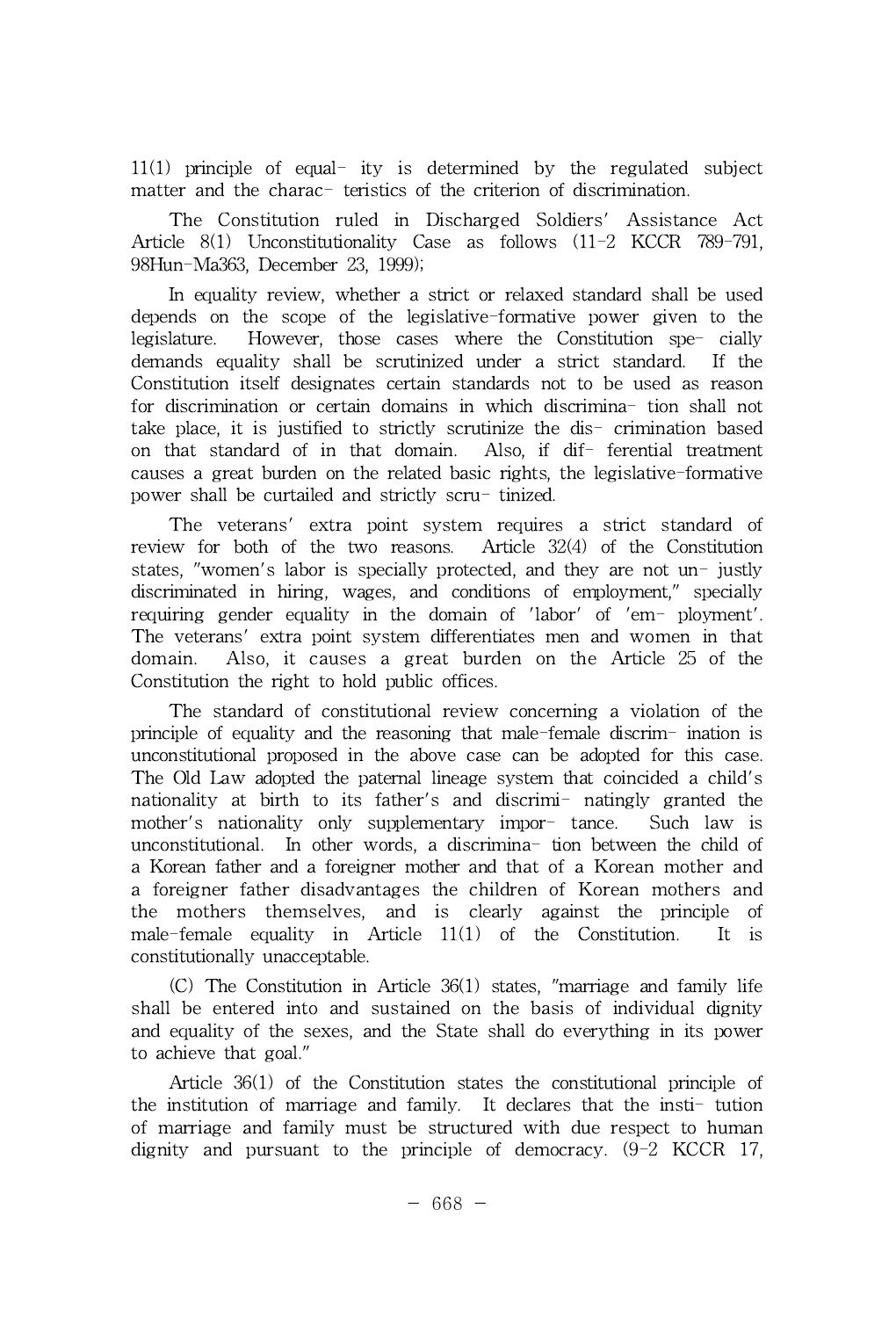95Jun-Ka6, July 16, 1997) This provision codifies the requirement that family life be established and maintained on the basis of the equality of the two sexes. When the legislature forms the institution of family, it must consider that.

Let us review the situation governed by the Old Law provision. Among marriages between Koreans and foreigners, the ones by Korean males and the ones by Korean females are not particularly different because of the sexual difference. Children of the two types of marriages are equipped with the equal abilities and potential to adapt to Korea's legal order and culture and to live without default in the community. The Old Law, however, connects the nationality of the whole family only that of the father. The father is made the leader or the center of the family. It is questionable whether such practice is just in light of the provisions of the Constitution that declares the equality of the two sexes in family life.

Acquisition of nationality based on lineage guarantees a member- ship in the social unit, a family, and a membership in a particular national community, while providing the basis for strengthening the parent-child relationship. If this relationship is recognized only between the father and the child but not between the mother and the child, such result amounts to the denigration of women's status within the family and a threat to maternal authority.

Therefore, the Old Law provision violates the principle of the equality of the two sexes in family life in Article  $36(1)$  of the Constitution.

(D) The Old Law provision that governs the nationality of a child of parents with different nationalities discriminates on the basis of one parent's nationality. As a result, Korean mothers and their children are significantly disadvantaged in comparison to Korean fathers and their children in legal status.

Children with Korean mothers are foreigners. They enjoy exemption from military services but most of the disparate treatments are disadvantageous to them. As foreigners, they cannot be the public officials of the Republic of Korea (the State Public Officials Act, Article 35; the Local Public Officials Act, Article 33; the Diplo- matic Public Officials Act, Article 8). They cannot enjoy freedom of residence and the right to move at will (Constitution, Article 14; Immigration Control Act, Article 7, 17), freedom of occupation (Con- stitution, Article 15; Fisheries Act, Article 5; Pilotage Act, Article 6), right of property ( Constitution, Article 23; Foreigner's Land Acqui- sition Act, Article 3; Patent Act, Article 25; Aviation Act, Article 6), right to vote and right to hold public office (Constitution, Article 24,25; Act on the Election of Public Officials and the Prevention of Election Malpractices, Article 15,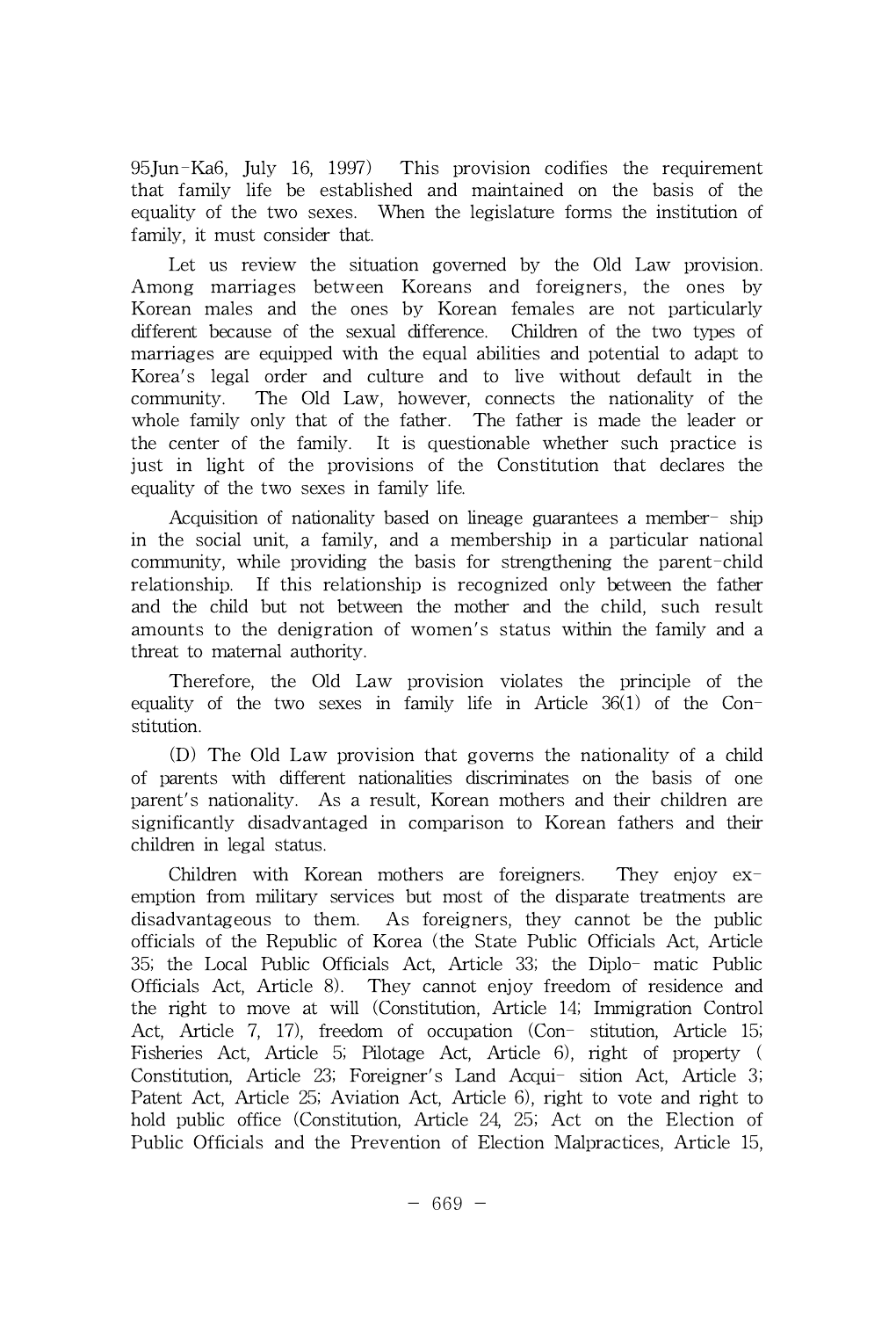16), right to claim compensation (Constitution, Article 29(2); State Compensation Act, Article 7), right to receive aid for injury from criminal acts (Constitution, Article 30; Crime Victims Aid Act, Article 10), right to vote on Referendum (Constitution, Article 72; National Referendum Act, Article 7) and other social rights or enjoy only limitedly. There is no substantive public interest that justifies this discrimination in granting children different nationalities depending on their father's or mother's nation- ality.

The Minister of Justice argues that the Old Law allows a marital child to acquire its father's nationality and a non-marital child to do the same using its mother's nationality and therefore does not constitute discrimination between males and females. Since it is customary that the marital child of a foreigner father acquires its father's nationality, the Old Law on the basis of the paternal lineage system is reasonable as a measure to prevent dual nationality. However, the above said discrimination is not justified just because the Old Law Provision contributes to the prevention of dual national- ity in the relationship between the children and the State. From the children's perspective, the demerits of dual nationality are not greater than the merits in obtaining the additional nationality of the mother. There is no absolute public interest that mandates rejection of the children's joining of the State. Thus, the Minister of Justice's argument should be rejected.

Therefore, the Old Law Provision clearly discriminates against the children of Korean mothers in comparison to those of Korean fathers from the children's perspectives, and therefore violates the principle of equality of the Constitution.

(E) As examined above, the Old Law Provision based on the paternal lineage system violates the principle of equality of Article 11(1) of the Constitution and the principle of equality of the two sexes in family life in Article 36(1) of the Constitution, and through such discrimination, materially restricts basic rights of the children. It is unconstitutional.

(3) The Supplementary Provision is nonconforming to the Constitution

(A) The legislature revised the Old Law by Act No. 5431 through major revision on December 13, 1997, and changed the rule on acqui- sition of nationality by heredity from that of a paternal lineage system to a paternal-maternal one (the New Law, Article  $2(1)[1]$ ). As a result, the unconstitutionality of the Old Law Provision was cured. However, in restoring to the children of Korean mothers basic rights formerly infringed by the Old Law Provision, the Sup- plementary Provision granted Korean nationality only to those chil- dren born within 10 years before the effective date of the New Law, and not to those children like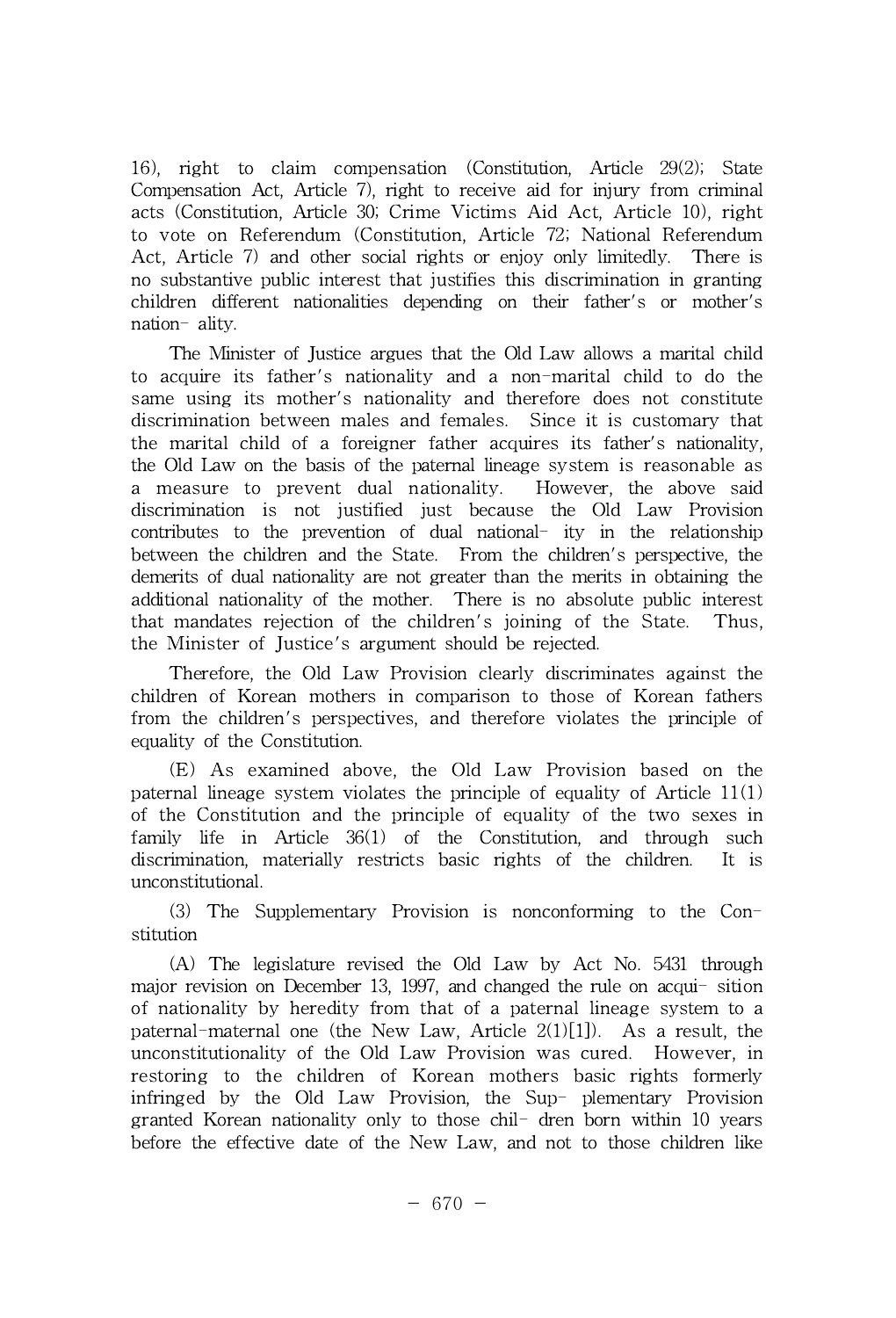the petitioner born more than 10 years before the effective date of the New Law. The issue is whether the time limit of '10 years' can be constitutionally justified.

The Minister of Justice argues that most people born by Korean national mothers and foreigner fathers more than 10 years before the effective date of the New Law already resolved their nationality issues by acquiring Korean nationality either through naturalization or acknowledgement under the Old Law or the New Law.

However, there is no reasonable proof that people older than 10 years had resolved their nationality issues. There is no believable statistics proposed for those older than 10 years without any nation- ality.

Also, the fact that the Supplementary Provision grants the opportunity for acquiring nationality only to those born within 10 years before the effective date of the New Law may be explained by the recent change in the standard of values concerning sex. However, there is no reasonable basis to believe that the legal conception of anti-sex-discrimination came into being during the ten years before the effective date of the New Law. Article 8 of the Founding Con- stitution stated, all citizens shall be equal before the law, and there shall be no discrimination in political, economic, social, or cultural life on account of sex, religion or social status. The change in the legal conception about sex discrimination had already taken place then at the latest.

Therefore, we do not find much weight in the argument of the Minister of Justice that the broad application of the Supplementary Provision to all victims of the Old Law Provision may threaten the stability of law because it is retroactive legislation. When the Supplementary Provision provides relief to those disadvantaged by the unconstitutional discrimination due to the Old Law Provision, the age 10 years is not a constitutionally appropriate standard to use. The Supplementary Provision thereby works yet another discrimination and violates the principle of equality of the Constitution.

(B) When a statutory provision violates the Constitution, we must in principle issue a decision of unconstitutionality and thereby protect the normative power of the Constitution. However, when the elimi- nation of the statutory provision from the codes may cause vacuum or confusion in law, we can issue a decision of nonconformity to the Constitution and leave the statutory provision effective temporarily. In other words, if a constitutional state of leaving the unconstitu- tional statutory provision temporarily effective is far more constitu- tionally desirable than an unconstitutional state of vacuum in law brought on by a decision of unconstitutionality, the Constitutional Court may need to subscribe to the perspective of the stability of law and prevent vacuum in law and the resulting disorder, which are unacceptable to the government by rule of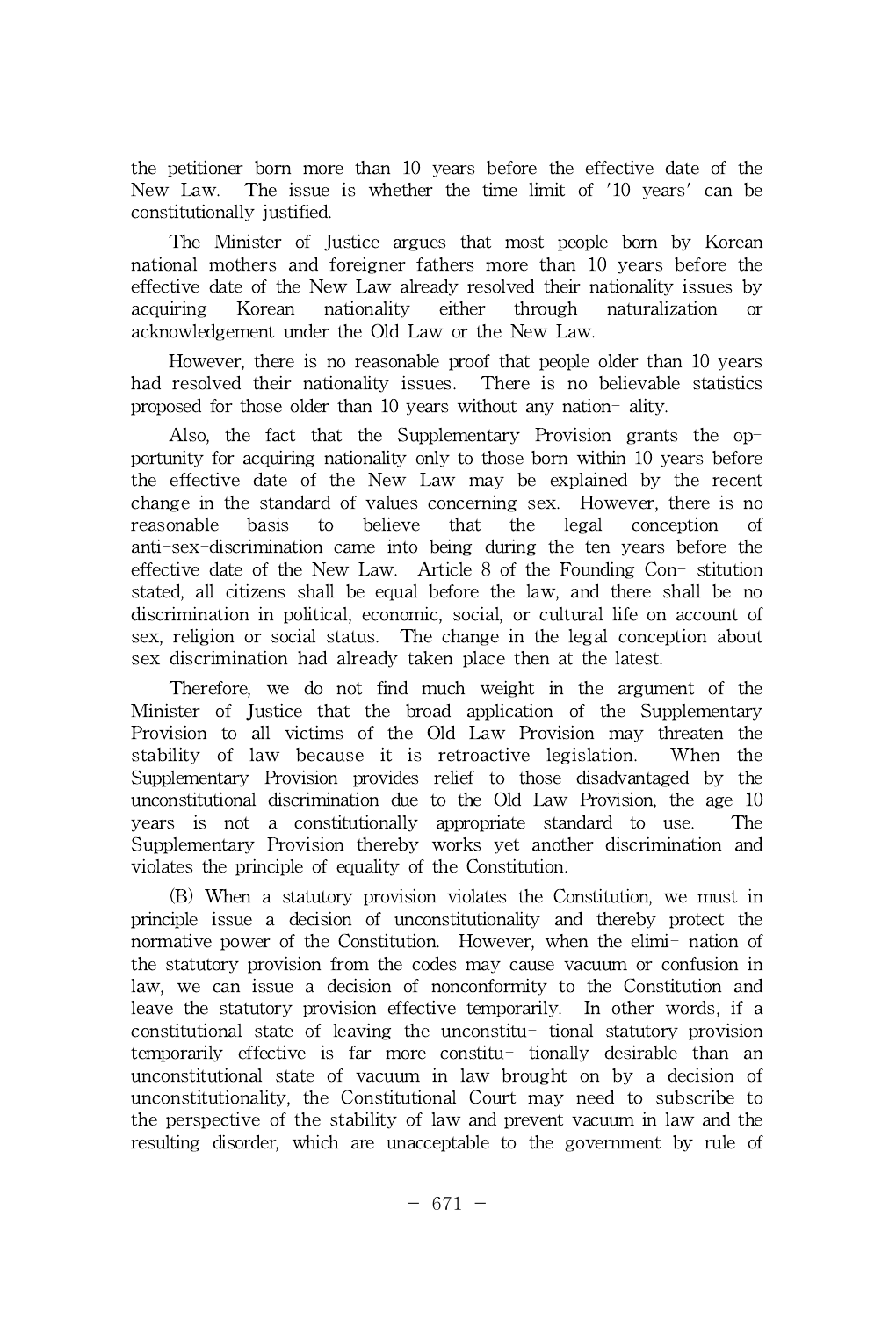law, by leaving the un- constitutional statutory provision temporarily effective for a limited period until the legislature improves it in the manner consistent with the Constitution (11-2 KCCR 417, 97Hun-Ba26, October 21, 1999).

In this case, the Supplementary Provision is absolutely needed as a transitional measure to give relief to the children of Korean mothers who formerly could not acquire nationality because of the Old Law Provision. If the Constitutional Court issues a decision of unconstitutionality or a simple decision of nonconformity to the Constitution, the Supplementary Provision becomes immediately void upon the Constitutional Court's announcement of its decision. As a result, the provision opening the door to acquisition of nationality at least to those born within 10 years of the enactment of the New Law will become void, and we will have vacuum in law unacceptable to the government by rule of law. Then, it will be another violation of the Constitution to bring about vacuum in law with respect to those who could benefit from the Supplementary Provision or to sow another cinder of legal instability with respect to the responsible administrative agencies and the related families. The Supplementary Provision shall remain effective for those who can benefit from it until it is revised.

Therefore, the Supplementary Provision is nonconforming to the Constitution but is hereby ordered to be effective temporarily until the legislature enacts a new law.

#### 4. Conclusion

For the above reasons, all Justices decide upon a unanimous decision that the request for constitutional review of Article  $2(1)[1]$  of the Old Law is dismissed. The portion that reads '. . .within 10 years' in Article 7(1) of Supplementary Provisions of the New Law is nonconforming to the Constitution, but it shall remain effective until the legislature revises it.

Justices Kim Yong-joon(Presiding Justice), Kim Moon-hee, Chung Kyung-sik, Koh Joong-suk, Shin Chang-on, Lee Young-mo (Assigned Justice), Han Dae-hyun, Ha Kyung-chull, Kim Young-il

### [Separate Attachment]

### Summary of the Original Cases

(1) The petitioner was born on September 3,1955 to the father Kim Tae-ik (born October 13, 1928) and the mother Yum Hae-soo (born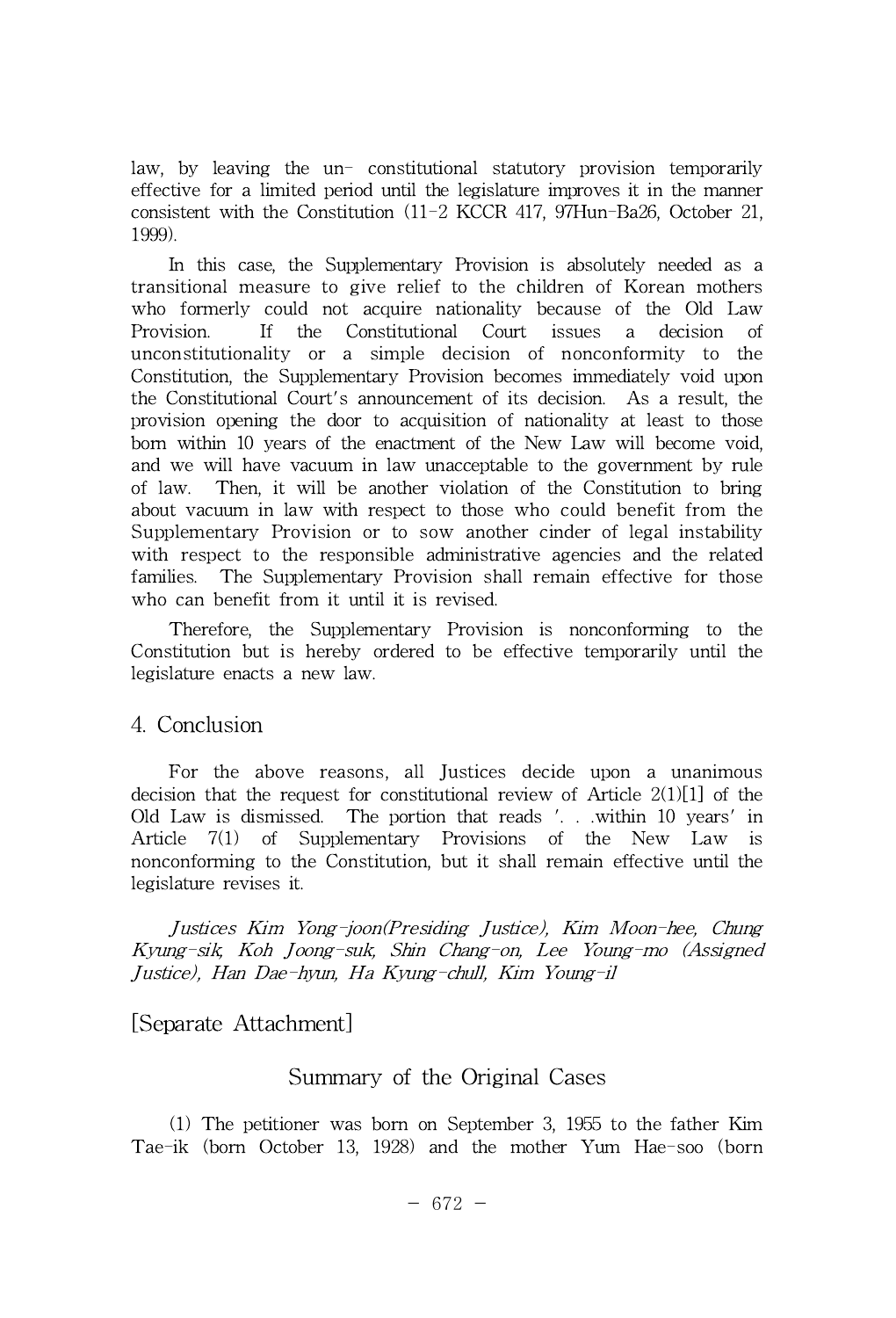March 27, 1933), grew up in the City of Manpo in North Pyungan Province, and moved to China.

(2) The petitioner entered the Republic of Korea secretly through the sea shore of Mooan-Gun of Chonnam Province around 3 a.m. on November 4,1955 and came up to Seoul. On the following day, when stopped for a questioning by a police officer, the petitioner expressed the intent to defect but was detained atthe Seoul Foreigner Protection Facility on the eighth of the same month. The manager of the Seoul Foreigner Protection Facility issued a forceful deportation order against the petitioner.

(3) The petitioner then argued that he was a national of the Republic of Korea under the Constitution and the Nationality Act of the country, and he was not a 'foreigner' subject to the deportation order. The petitioner then sought cancellation of the deportation order in this instant suit.

(4) The petitioner argues that it is a Korean national on the basis that its father Kim Tae-ik was a Korean national. Under Article 2(1) of the Provisional Ordinance Regarding Nationality (An- nounced on May 11, 1948 by South Korean Provisional Government Act No. 11) and Articles 3 and 100 of the Founding Constitution, the said Kim acquired nationality of the Republic of Korea as soon as the Founding Constitution was announced, and then the petitioner was born to the said Kim on September 3, 1955, thereby acquired nationality of the Republic of Korea under Article 2(1)[1] of the Nationality Act enacted by Act No. 16 on December 20, 1948. How- ever, the records show that the said Kim, although born a Korean (Chosun-in), acquired Chinese nationality while living in China before the said Provisional Ordinance Regarding Nationality was enacted. The records are not sufficient in showing that the said Kim later abandoned his Chinese nationality. Therefore, the petitioner born to the said Kim while he was a Chinese national was not a national of the Republic of Korea.

(5) The petitioner alternatively argues that it is a Korean nation- al on the basis that its mother Yum Hae-soo was a Korean national. Her father was a Korean (Chosun-in). Also, under Article 2(1) of the Provisional Ordinance Regarding Nationality (Announced on May 11, 1948 by South Korean Provisional Government Act No. 11) and Articles 3 and 100 of the Founding Constitution, the said Yum ac- quired nationality of the Republic of Korea as soon as the Founding Constitution was announced. The petitioner was then born to the said Yum on September 3, 1955, and it argues that it should have rightfully acquired the nationality of the Republic of Korea. The petitioner points out that Article 2(1)[1] of the Nationality Act en- acted by Act No. 16 on December 20, 1948 is based on paternal lineage and therefore allows the children only of the fathers who are the nationals of the Republic of Korea to acquire the